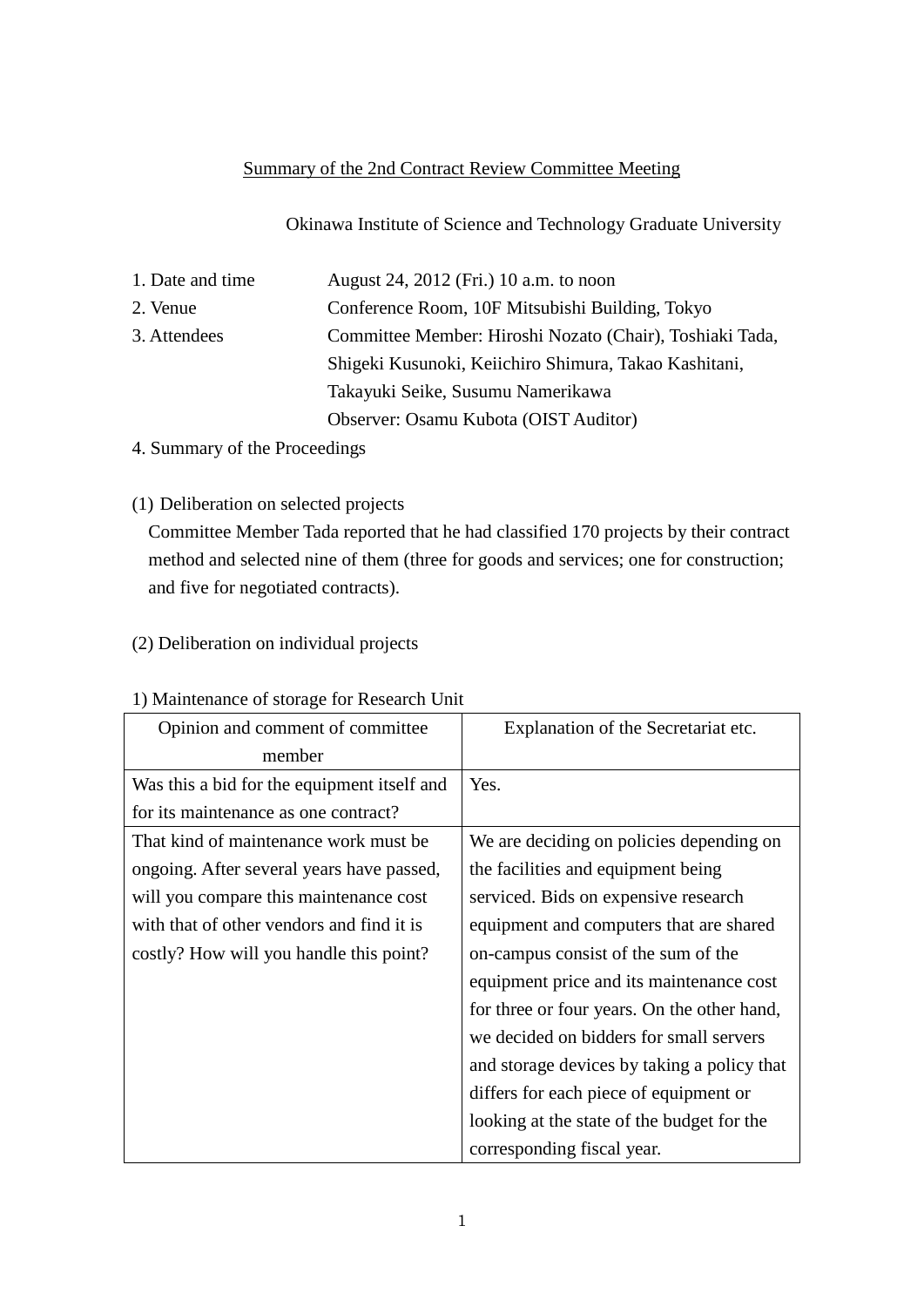| For this project, the maintenance cost was    | In those cases, we want to consider         |
|-----------------------------------------------|---------------------------------------------|
| set by having the planned price equal the     | methods such as giving additional           |
| contract price, and looking at the entire bid | comments to the history in the remarks      |
| we could understand that it was               | column.                                     |
| competitive. However, if we look at only      |                                             |
| the portion of the maintenance contract the   |                                             |
| bid rate is 100% and so it might have been    |                                             |
| misunderstood as being a point for            |                                             |
| deliberation at this committee. You may       |                                             |
| want to use the supplemental remarks          |                                             |
| column and give additional comments.          |                                             |
| To investigate the appropriateness of the     | This time the project was for a generic     |
| price, you should make inquiries to other     | product, and we judged there was a          |
| research institutes and universities, and     | sufficiently competitive environment, so    |
| exchange information.                         | we obtained quotes from four companies      |
|                                               | and selected one to enter into a contract   |
|                                               | with. For specialized research equipment,   |
|                                               | we make inquiries about its track record at |
|                                               | other institutions and determine whether    |
|                                               | the contract price or planned price is      |
|                                               | appropriate.                                |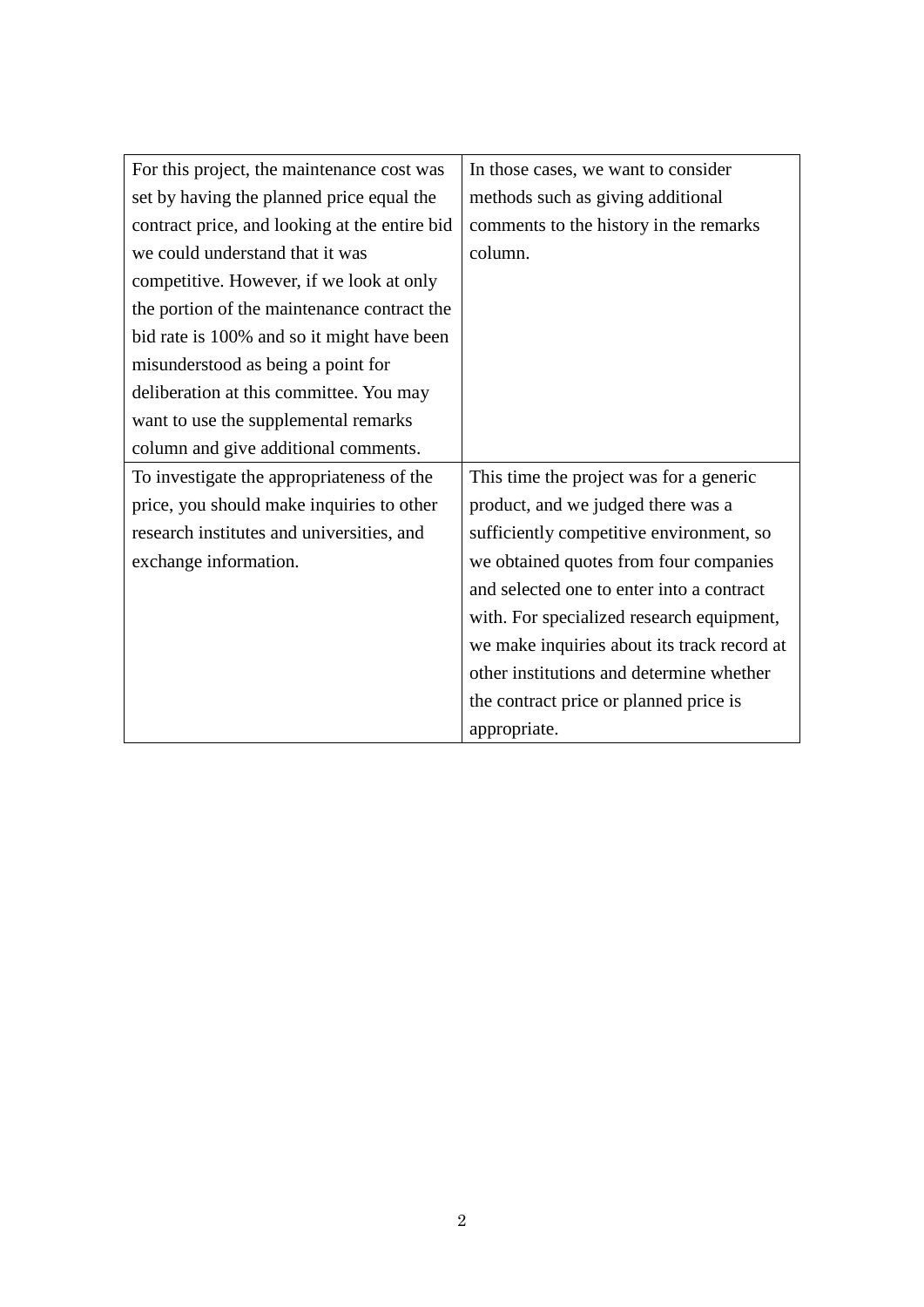| Opinion and comment of committee             | Explanation of the Secretariat etc.           |
|----------------------------------------------|-----------------------------------------------|
| member                                       |                                               |
| Because there are many manufacturers of      | This project was for a desk and chair with    |
| office furniture, in general there is fairly | standard specifications that multiple         |
| stiff competition.                           | furniture makers could have provided.         |
| With a limited budget, as much as possible   | However, there was also a condition to be     |
| I want you to try to avoid ordering special  | met in terms of the shape of the building,    |
| products and order those with standard       | and this project included large fixtures that |
| specifications to cut costs. Then, you can   | were made to order and furniture imported     |
| use those funds for education and research.  | from overseas.                                |
|                                              | After publication on the website, we          |
|                                              | contacted bidders that had submitted bids     |
|                                              | and proposals on past projects involving      |
|                                              | furniture, described this project to them,    |
|                                              | and suggested that they submit bids. This     |
|                                              | resulted in us choosing a contract of a       |
|                                              | form where a sales company submitted a        |
|                                              | bid and then a domestic manufacturer          |
|                                              | delivered the goods to its dealers. We will   |
|                                              | further investigate your proposal.            |

2) Investigation of general furniture at Lab- 2 (part 2)

3) Construction of core environmental facility (substation equipment in Industrial District 7)

| Opinion and comment of committee            | Explanation of the Secretariat etc.          |
|---------------------------------------------|----------------------------------------------|
| member                                      |                                              |
| When the bid rate is less than 80% you      | From the point of view of efficiency, when   |
| conduct a hearing, but when it is less than | the rate is less than 80% we have the        |
| 70%, you ask for documents regarding a      | bidders remain in the bidding venue on the   |
| low-bid price investigation? How does       | day of the tender, and orally ask them       |
| your handling of those two differ?          | questions to confirm the amount and ask      |
|                                             | about the basis of the low price. When it is |
|                                             | less than 70%, we thoroughly confirm         |
|                                             | matters in writing.                          |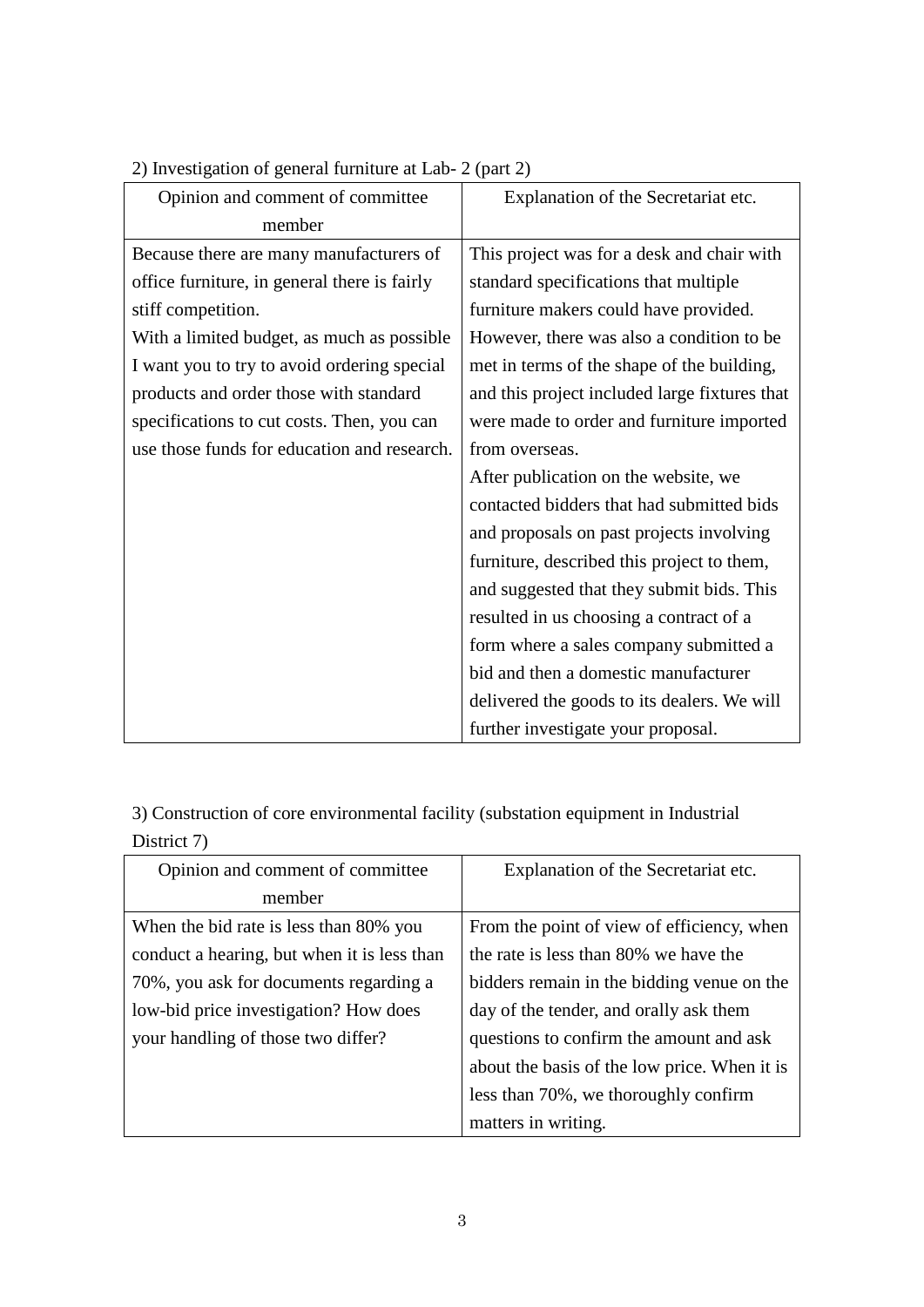| Is the situation the same as with projects  | In the same way, we conducted low-bid        |
|---------------------------------------------|----------------------------------------------|
| already implemented at other industrial     | price investigation. We looked at historical |
| districts?                                  | data, and intended to set an average         |
| There is also the aspect of promoting the   | planned price but it was not necessarily     |
| local area, so I want you to set reasonable | consistent with the market price.            |
| target prices.                              |                                              |

| Opinion and comment of committee           | Explanation of the Secretariat etc.         |
|--------------------------------------------|---------------------------------------------|
| member                                     |                                             |
| You evaluated the bids by weighting the    | This work incorporates a wide range of      |
| technical aspects and price 50:50 and      | tasks from facility management to security, |
| using an additive formula. You intended to | cleaning, and management of green           |
| make a comprehensive evaluation with a     | spaces. Also, the work is integrated so the |
| great emphasis on quality. Is my           | successful bidder needs to have             |
| understanding correct?                     | management skills. For these reasons we     |
|                                            | carried out a comprehensive evaluation.     |
|                                            | When carrying out a comprehensive           |
|                                            | evaluation, we evaluated the bidders by     |
|                                            | quantifying their number of qualified       |
|                                            | personnel and number of years of            |
|                                            | experience of technical personnel. In       |
|                                            | addition, because there are many foreign    |
|                                            | employees in OIST, we have a                |
|                                            | native-English speaker actually interview   |
|                                            | the bidders to ensure they have good        |
|                                            | English proficiency, evaluate them on that, |
|                                            | and strive to ensure product quality.       |

# 4) Maintenance work on facilities and equipment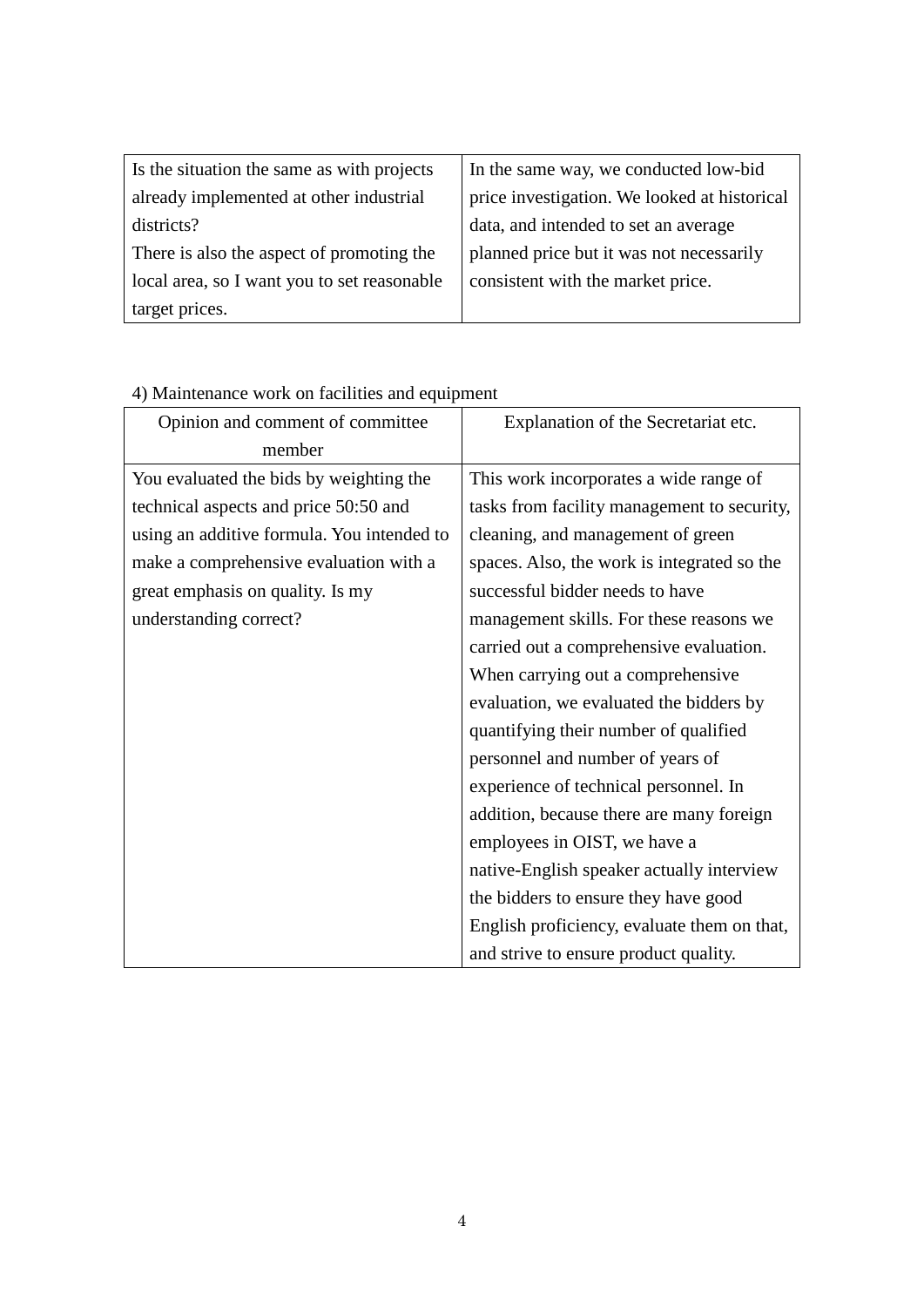| Don't you think the additive formula won't   | It was the time to start sharing buildings  |
|----------------------------------------------|---------------------------------------------|
| work here? Because it is management          | and equipment at the research building and  |
| work, of course the bidder needs to have     | so we focused on quality of service in      |
| know-how, but is that so important that an   | particular.                                 |
| additive formula is required.                | From now on, we will investigate a          |
| You should handle this case by setting a     | method of evaluating bidders where we       |
| condition for the bidder to meet in terms of | can properly ensure that bidders offer good |
| minimum service quality.                     | quality products and services and also aim  |
| You should determine what number of          | to cut costs.                               |
| points the bidder needs before you can       |                                             |
| leave it to them to carry out the work?      |                                             |
| Then, from among the contractors that        |                                             |
| have cleared that level, you select the one  |                                             |
| that is offering the lowest price. There is  |                                             |
| also that method of selecting bidders.       |                                             |
| I want you to also consider this method in   |                                             |
| future.                                      |                                             |

| Opinion and comment of committee            | Explanation of the Secretariat etc.          |
|---------------------------------------------|----------------------------------------------|
| member                                      |                                              |
| What is the currency used in this contract? | It is yen-based.                             |
| Is it the same contractor and the same      | Elsevier is a major electronic journal that  |
| contract method as at other science         | most of the world's universities subscribe   |
| universities?                               | to. There is only one distributor, and so we |
|                                             | were in a situation where we could not       |
|                                             | help but enter into a contract with that     |
|                                             | company.                                     |

5) 2012 Subscription to Elsevier Science Direct, an electronic journal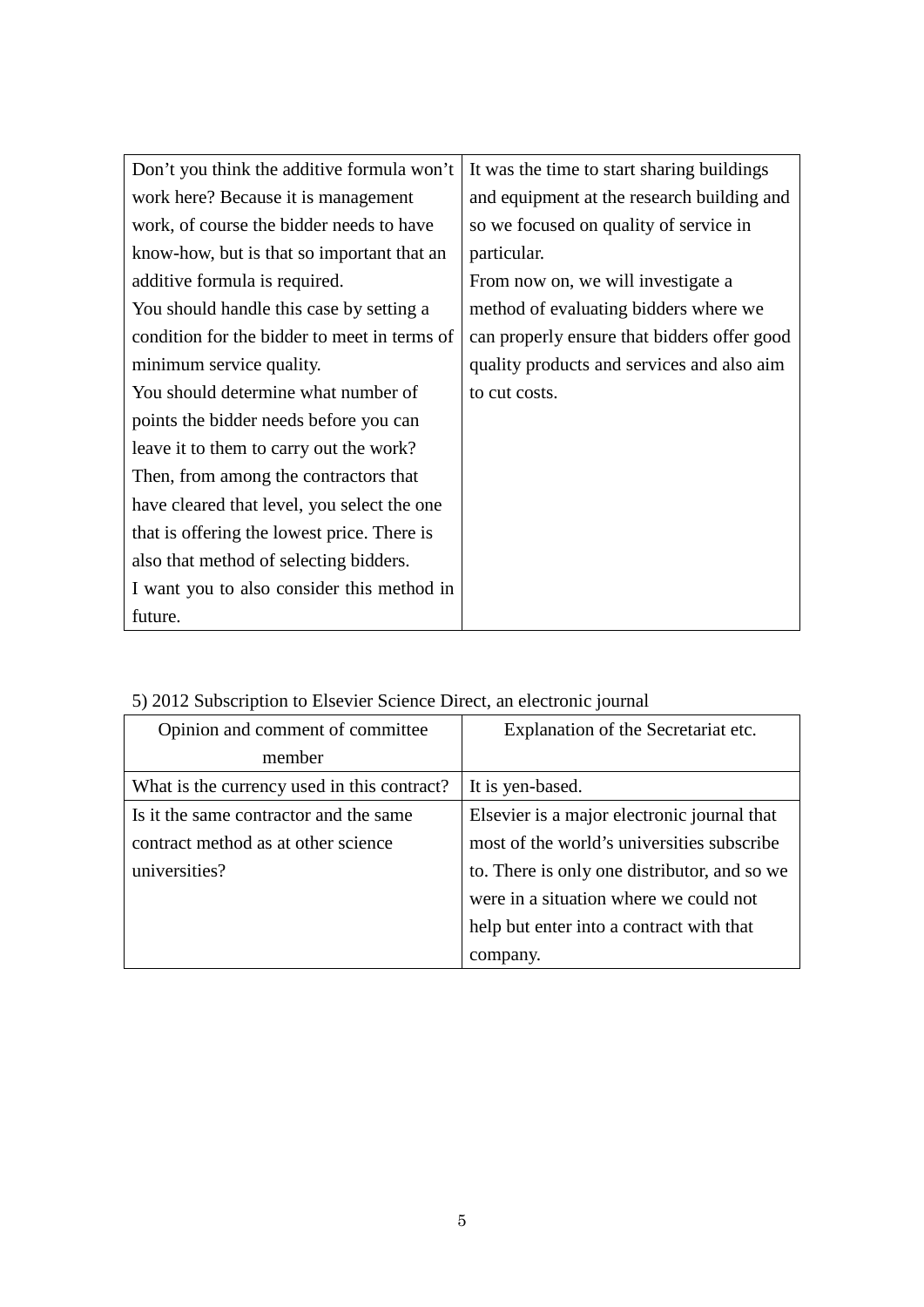6) Construction monitoring activities relating to housing development projects (FY2012)

| Opinion and comment of committee          | Explanation of the Secretariat etc.           |
|-------------------------------------------|-----------------------------------------------|
| member                                    |                                               |
| What is the difference between this work  | For construction in the Village Zone, a       |
| and the usual monitoring of construction  | special purpose company (SPC) is used to      |
| work?                                     | raise funds and the SPC then places an        |
|                                           | order with a construction company. So         |
|                                           | from the viewpoint of the contract, the       |
|                                           | SPC is not accountable to OIST. However,      |
|                                           | from our perspective at OIST, we want this    |
|                                           | project to achieve its original objectives    |
|                                           | and so at the phase of start of construction, |
|                                           | the work is monitored by a third party that   |
|                                           | reviews the implementation design, gets an    |
|                                           | understanding of the construction progress,   |
|                                           | and ensures construction quality.             |
| Do some parts of this work involve        | In some cases the same item is checked,       |
| construction supervision? In other words, | but ultimately this work is carried out by a  |
| is there no overlap of work?              | third party and involves supervision from     |
|                                           | the user's position and point of view.        |
| Must you have a negotiated contract?      | This work has been generated since FY         |
|                                           | 2011. At first, we selected a contractor by   |
|                                           | using a simple proposal method. The           |
|                                           | construction is to be continued, and so the   |
|                                           | work to monitor it is also continuous.        |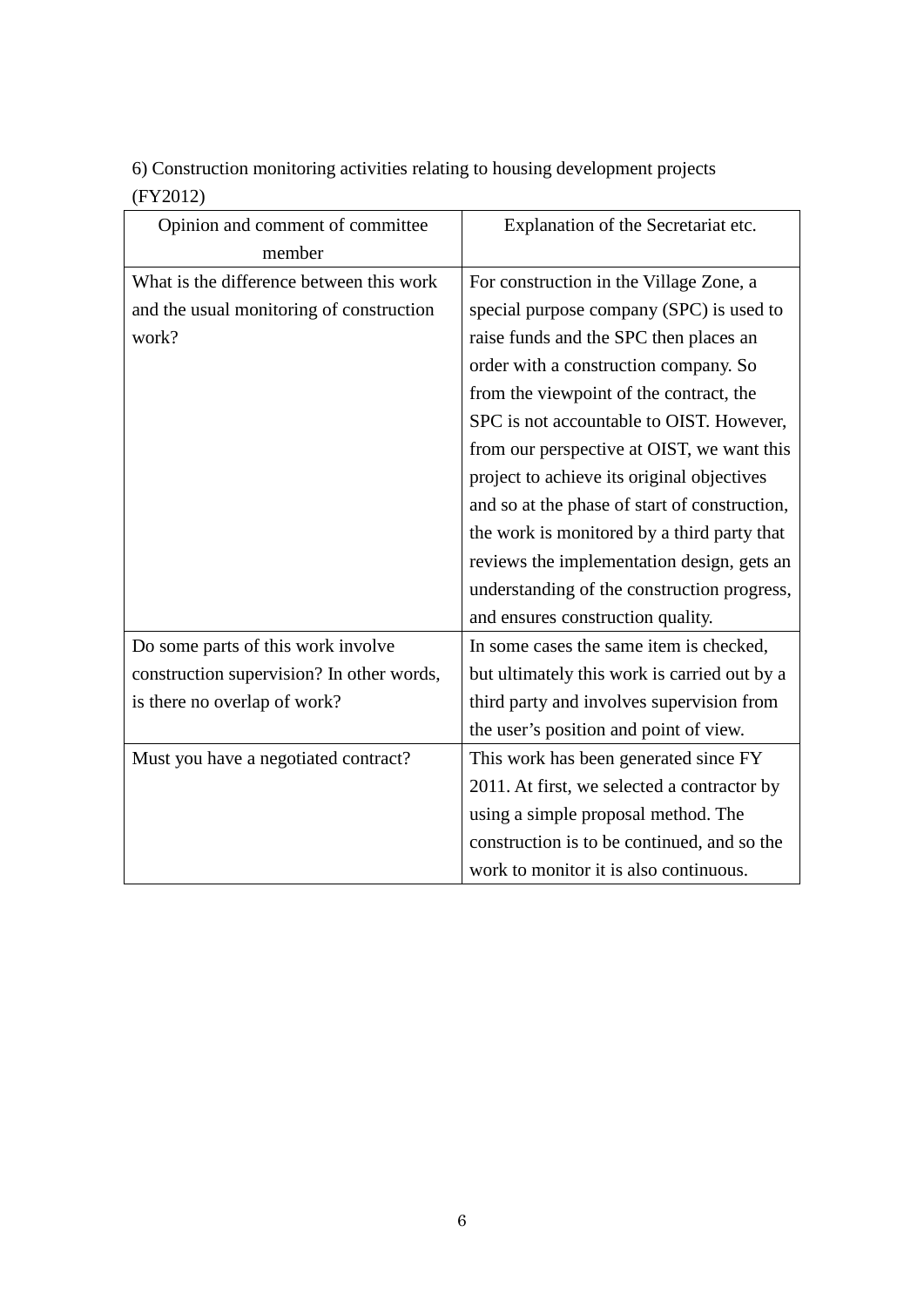7) Laboratory adjustment and other construction work accompanying the transfer to the research unit in Lab Building 2

| Opinion and comment of committee      | Explanation of the Secretariat etc.          |
|---------------------------------------|----------------------------------------------|
| member                                |                                              |
| Couldn't you change the period of the | The start of the main construction had       |
| main construction work?               | already been extended once and so it was     |
|                                       | difficult to change it again. In addition,   |
|                                       | new teachers have been appointed little by   |
|                                       | little, and so we had come to listen to the  |
|                                       | laboratory needs of individuals. We          |
|                                       | couldn't handle this work by changing the    |
|                                       | design and we used an exceptional            |
|                                       | process.                                     |
|                                       | In future, when constructing Lab Building    |
|                                       | 3, we want to consider a method of having    |
|                                       | this kind of laboratory construction carried |
|                                       | out during the period of the main            |
|                                       | construction work.                           |

# 8) Purchase of set of laboratory chairs

| Opinion and comment of committee | Explanation of the Secretariat etc. |
|----------------------------------|-------------------------------------|
| member                           |                                     |
|                                  |                                     |
| None                             |                                     |
|                                  |                                     |